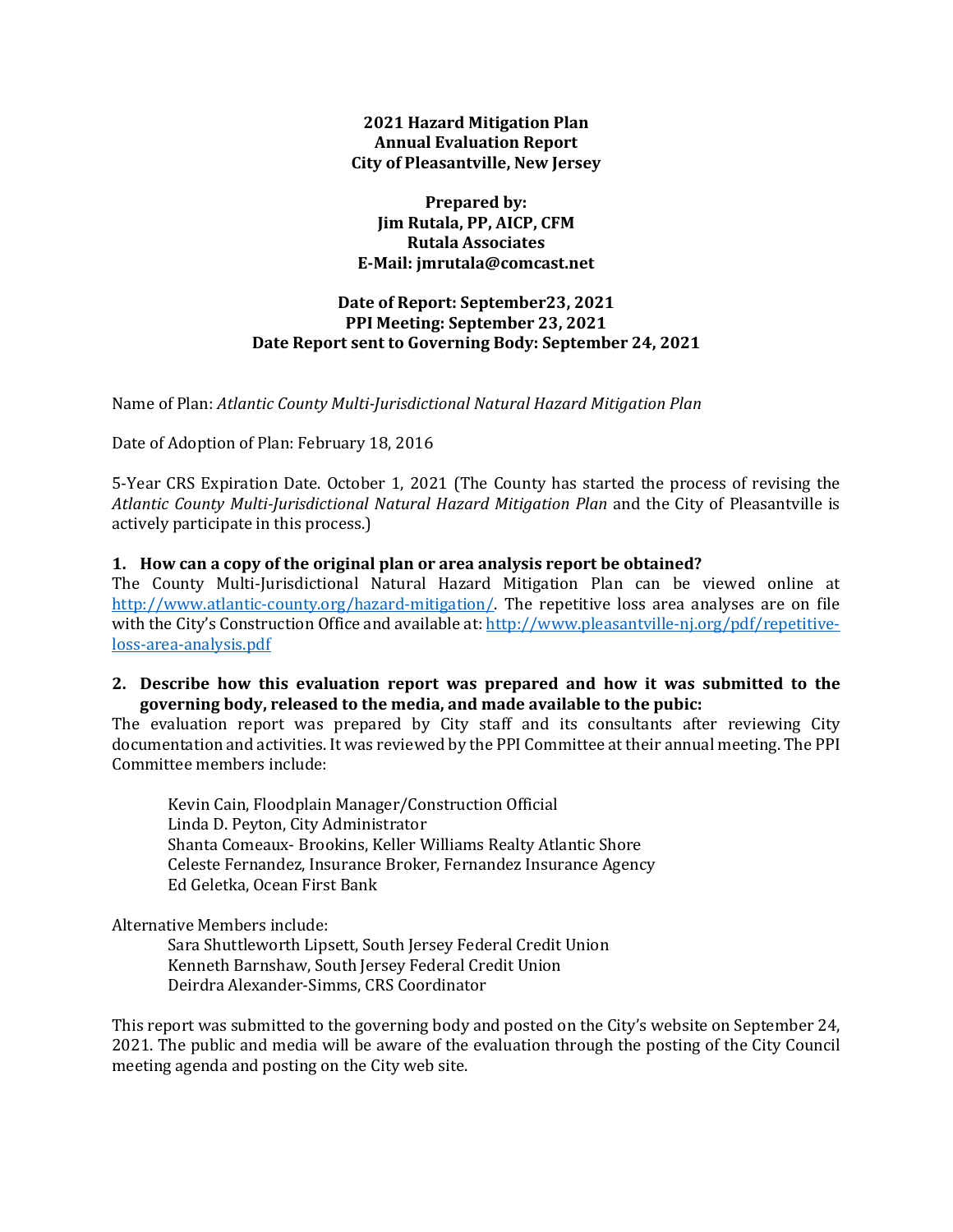**3. Provide a review of each recommendation or action item in the action plan or area analysis report, including a statement on how much was accomplished during the previous year:**

## **a. Installation of new culvert on Edgewater Avenue.**

The installation of the culvert has not yet been undertaken. A repetitive loss area analysis was undertaken in 2017 to better understand flooding in the neighborhood and will inform future infrastructure decisions. Many properties in this neighborhood are being purchased and converted to open space.

### **b. Install additional outfall at Park Avenue.**

A new outfall has not yet been installed. The repetitive loss area analysis evaluated future infrastructure improvements to this area. Funding is still being sought for this effort.

## **c. Receive technical assistance to increase CRS rating for the City.**

Pleasantville has retained Rutala Associates to administer its Community Rating System program and increase its rating. Pleasantville's CRS Class was increased to a Class 5 in 2018.

**d. Deliver public education materials/host meetings on hazardous events.** The City currently undertakes outreach projects as part of its CRS program. Future infrastructure improvements will be open for public comment. Provided resources are available, the City is still interested in hosting future outreach events. Existing outreach is available through flyers, the city TV channel, and website.

## **e. Adopt higher standards for building flood protection.**

The City has continually evaluated new flooding standards. Its ordinance was last updated in November 2015.

- **f. Enhance training for building inspections to identify imminent structural risks.**  The building inspector attends annual training.
- **g. Incorporate County mitigation techniques into local plans and ensure improvements are reviewed by the County.** The Atlantic County Multi-Jurisdictional Hazard Mitigation Plan underwent revisions at the time of Pleasantville's last master plan re-examination in 2015. The re-examination included discussion of flooding vulnerability as well as resiliency. The repetitive loss area analysis completed in 2017 incorporated information from the Hazard Mitigation Plan. Pleasantville also submitted comments regarding resiliency for the Atlantic County Master Plan.
- **h. Update information on City website regarding natural hazards.** The City maintains a Flood Protection Information website that includes information discussed in the PPI as well as a variety of other flooding information and resources: <http://www.pleasantville-nj.org/flood-information/index.asp>
- **i. Host periodic workshops for municipal zoning/planning boards in the County on mitigation.**

The City remains interested in hosting workshops on mitigation. These workshops may be a component of outreach materials for the Community Rating System.